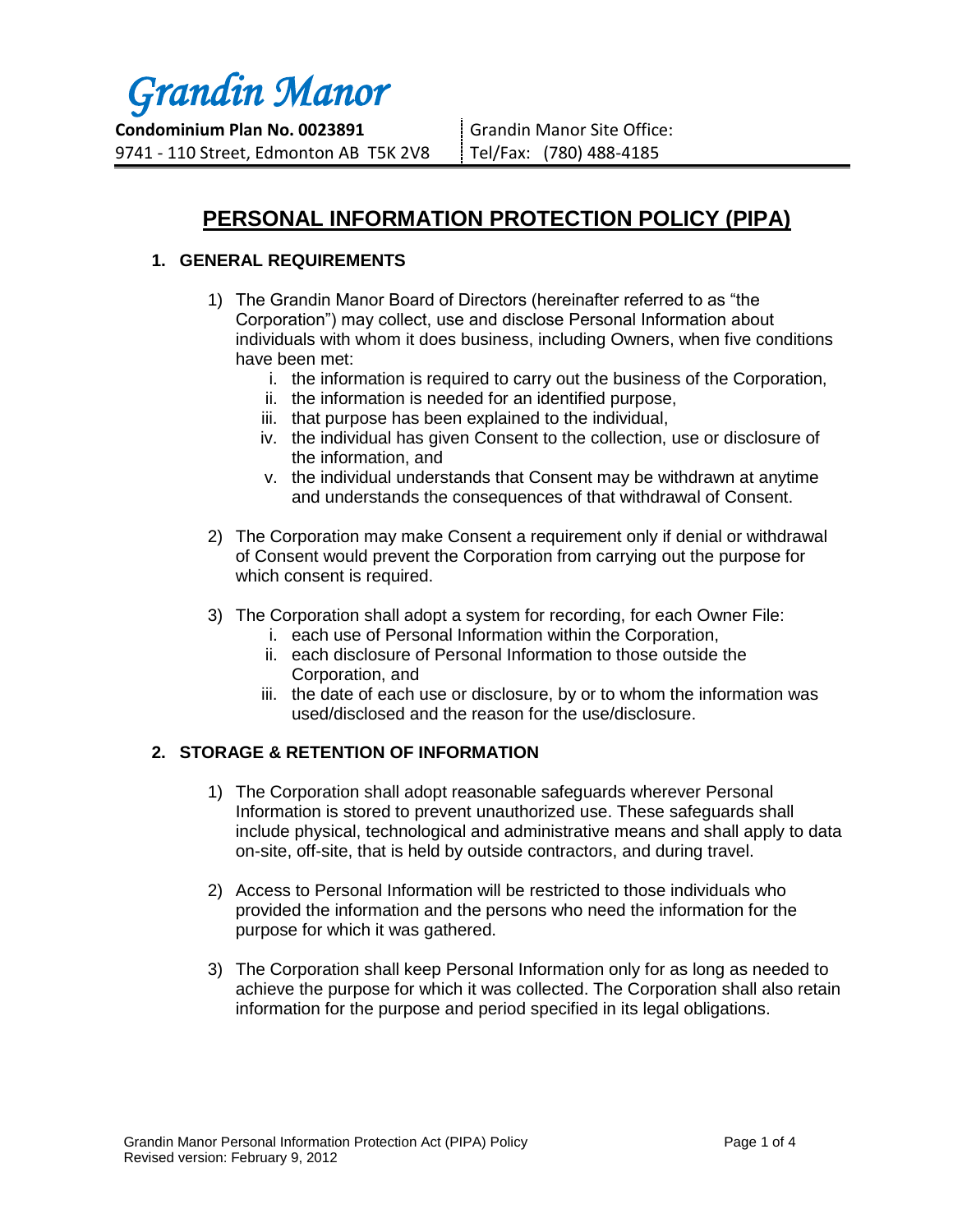

**Condominium Plan No. 0023891** 9741 - 110 Street, Edmonton AB T5K 2V8 Grandin Manor Site Office: Tel/Fax: (780) 488-4185

# **3. ACCESS TO INFORMATION**

- 1) Individuals may apply to have access to their own Personal Information in the custody or under the control of the Corporation. The applicant may ask for a copy of the record or to examine the record.
- 2) The request shall be in writing and must contain enough information so that the Corporation can find the information with a reasonable effort. The applicant is not required to state the reason for the request.
- 3) The Corporation shall respond within 45 days or may apply to the provincial Privacy Commissioner in extraordinary circumstances to extend the time period for responding to the request as defined in the Personal Information Protection Act.
- 4) The Corporation shall provide access to an individual's Owner File and other Personal Information the Corporation has in its custody or under its control, except:
	- i. when the information is protected by legal privilege,
	- ii. when disclosure would give away confidential business information,
	- iii. when the information was collected for an investigation or legal proceeding,
	- iv. when disclosure might result in that type of information no longer being supplied,
	- v. when a mediator or arbitrator collected the information,
	- vi. when the information could reasonably be expected to jeopardize the life or security of another individual,
	- vii. when the information would show Personal Information about another individual, or
	- viii. when the information would identify the person who gave an opinion about the individual.
- 5) The Corporation shall remove materials listed in 3. (4) from the Owner File and show only the remaining materials.
- 6) The Corporation shall tell the Owner:
	- i. if it has a record,
	- ii. if it is giving access to all or part of the record,
	- iii. where, when and how access will be given,
	- iv. the reasons for refusing and the section(s) of the Act that allow or require you to refuse access, and
	- v. that they may ask the provincial Privacy Commissioner to review the Corporation's decision to refuse access.
- 7) The Corporation may charge a reasonable fee to cover out-of-pocket expenses but not a handling or administrative fee.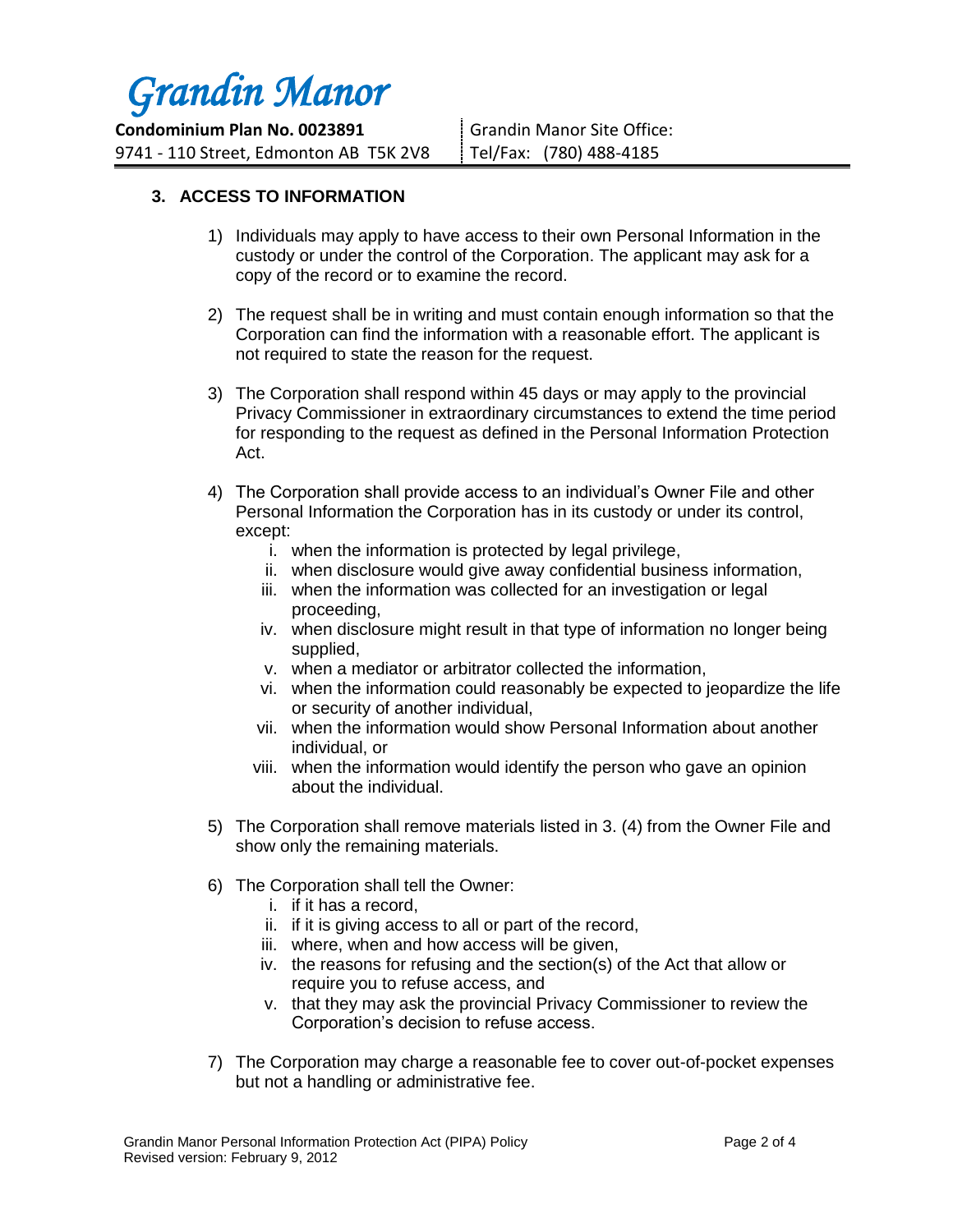

**Condominium Plan No. 0023891** 9741 - 110 Street, Edmonton AB T5K 2V8 Grandin Manor Site Office: Tel/Fax: (780) 488-4185

# **4. CORRECTION OF INFORMATION**

- 1) An individual may make a request to the Corporation to correct Personal Information that the Corporation has collected. The request shall be in writing.
- 2) The Corporation shall make a determination whether it should correct the information. If it decides to correct it, it shall do so as soon as possible. If the Corporation makes a determination not to make the correction, it must annotate the information with the correction that was requested but not made.
- 3) The Corporation shall not change or correct an opinion.
- 4) The Corporation shall also send the corrected information to all organizations to which it disclosed the wrong information.
- 5) The Corporation shall correct an individual's Personal Information when it receives notice of correction from another organization, subject to confirmation by the individual.
- 6) The Corporation shall not charge a fee for correction of Personal Information.

# **5. DESTRUCTION OF INFORMATION**

- 1) The Corporation shall review its files on an annual basis and will destroy or erase any Personal Information no longer needed for the purpose for which it was collected.
- **2)** The Corporation shall ensure that reasonable safeguards are applied when destroying Personal Information to prevent unauthorized use or access.

#### **6. COMPLAINTS PROCESS**

1) If an individual is dissatisfied with the Corporation's handling of his or her Personal Information, he or she may make a formal complaint to the Information and Privacy Commissioner of Alberta.

#### **7. PRIVACY OFFICER**

- 1) The Corporation shall perform the duties of a Privacy Officer, namely:
	- i. review privacy bylaws, policies and practices,
	- ii. handle complaints,
	- iii. provide information on the Corporation's Bylaws, Policies and Practices pertaining to privacy to individuals, and
	- iv. ensure access to and procedure for handling corrections to Owner Files.